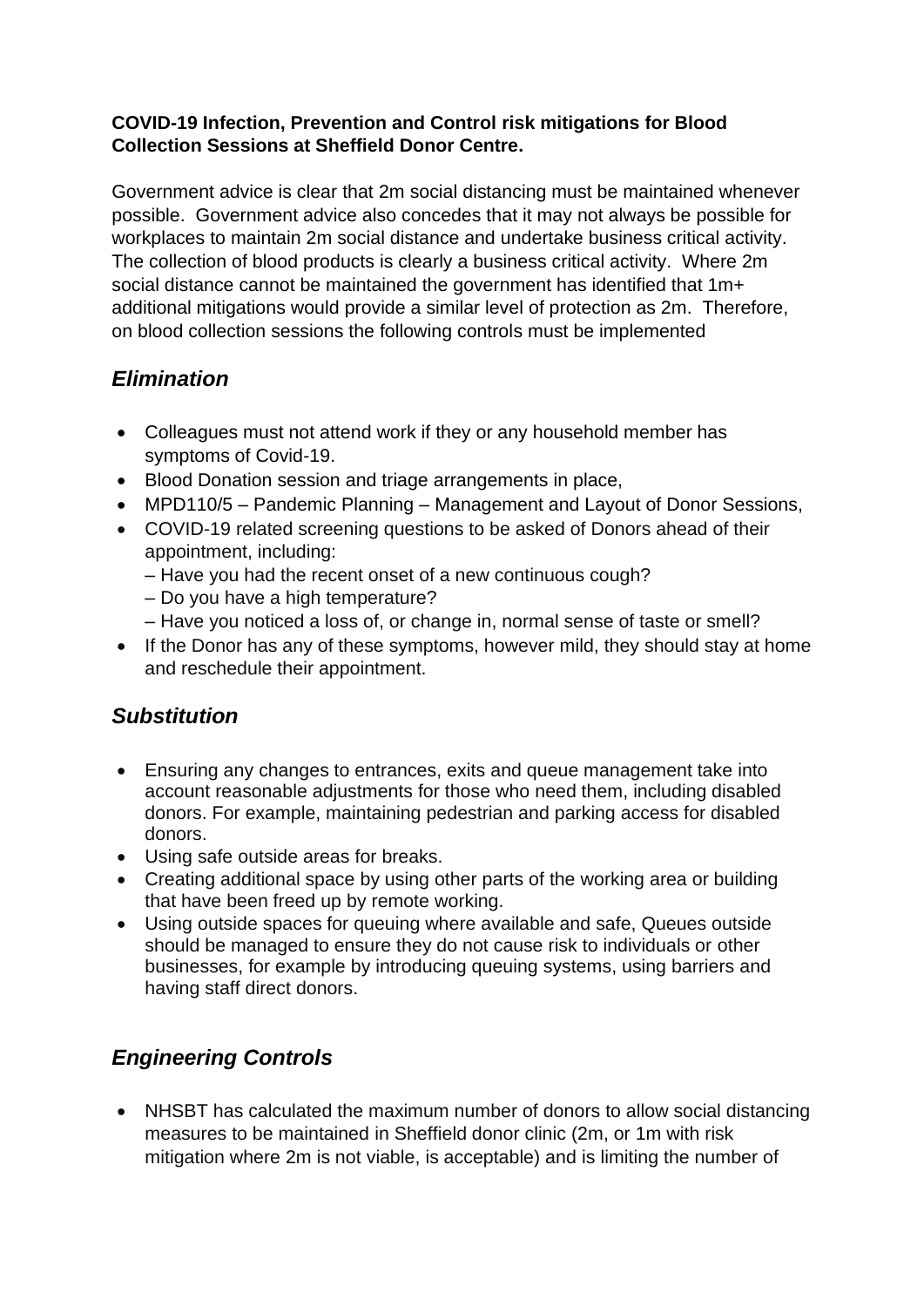appointments at any one time. Have considered total floorspace as well as likely pinch points and busy areas.

- Reviewed layouts and processes to maintain social distancing (2m, or 1m with risk mitigation where 2m is not viable, is acceptable) between Donors being attended simultaneously, ensuring there is sufficient spacing between donation chairs,
- Use of floor markings to help people comply with social distancing guidelines wherever possible (2m, or 1m with risk mitigation where 2m is not viable, is acceptable). particularly in donor interaction zones.
- Adjusted how people move through the session to reduce congestion and contact between donors. There is a queue management system and a one-way flow in place in some areas of the donor centre.
- Social distancing measures of 2m wherever possible and where not, at least 1m+ with additional mitigations in place.
- Number of beds limited to enable 2m social distance between beds as some donors will be required to remove their masks whilst on the donation bed/chair.
- 2m spacing maintained where possible between donor and colleague undertaking welcome
- Social distancing in waiting areas when donors wait for their appointments. When waiting areas can no longer maintain social distancing, clinic moves to a 'one-in-one-out' policy.
- Waiting donors are seated 2m apart (chairs are side to side, face coverings are worn, Screens in place at welcome.
- Mealtimes arranged to enable staff to maintain 2m social distancing.
- Daily brief or any other training to maintains 2m social distancing.
- Covid symptoms check system for donors and visitors to ensure everyone who enters the donation session is well and has not had any recent illness.
- The facility is well ventilated through air conditioning and if necessary by fixing doors and windows open where appropriate.
- Continuous care model minimises contact between different Donor Carers while caring for a donor.
- Working practices minimise the duration of contact with the donor
- Hand sanitiser is available on entry to session where safe and practical.
- Donors, visitors and colleagues must sanitize their hands/use alcohol hand rub (hand sanitizing gel) before entering the session environment.
- Suitable handwashing facilities including running water and liquid soap and suitable options for drying are available.
- Increased visible hand hygiene using soap and water or hand sanitiser
- Increased regular and visible cleaning of frequently touched surfaces
- Increased regular cleaning of ICT and communication devices
- Minimising how frequently equipment is shared between Donor Carers, frequently cleaning between use and assigning to an individual where possible.
- Colleagues avoid touching the face, particularly mouth, nose and eyes.
- Colleagues cover mouth and nose with a tissue or sleeve (not hands) when coughing or sneezing and put used tissues in nearest bin immediately, then wash/sanitise hands.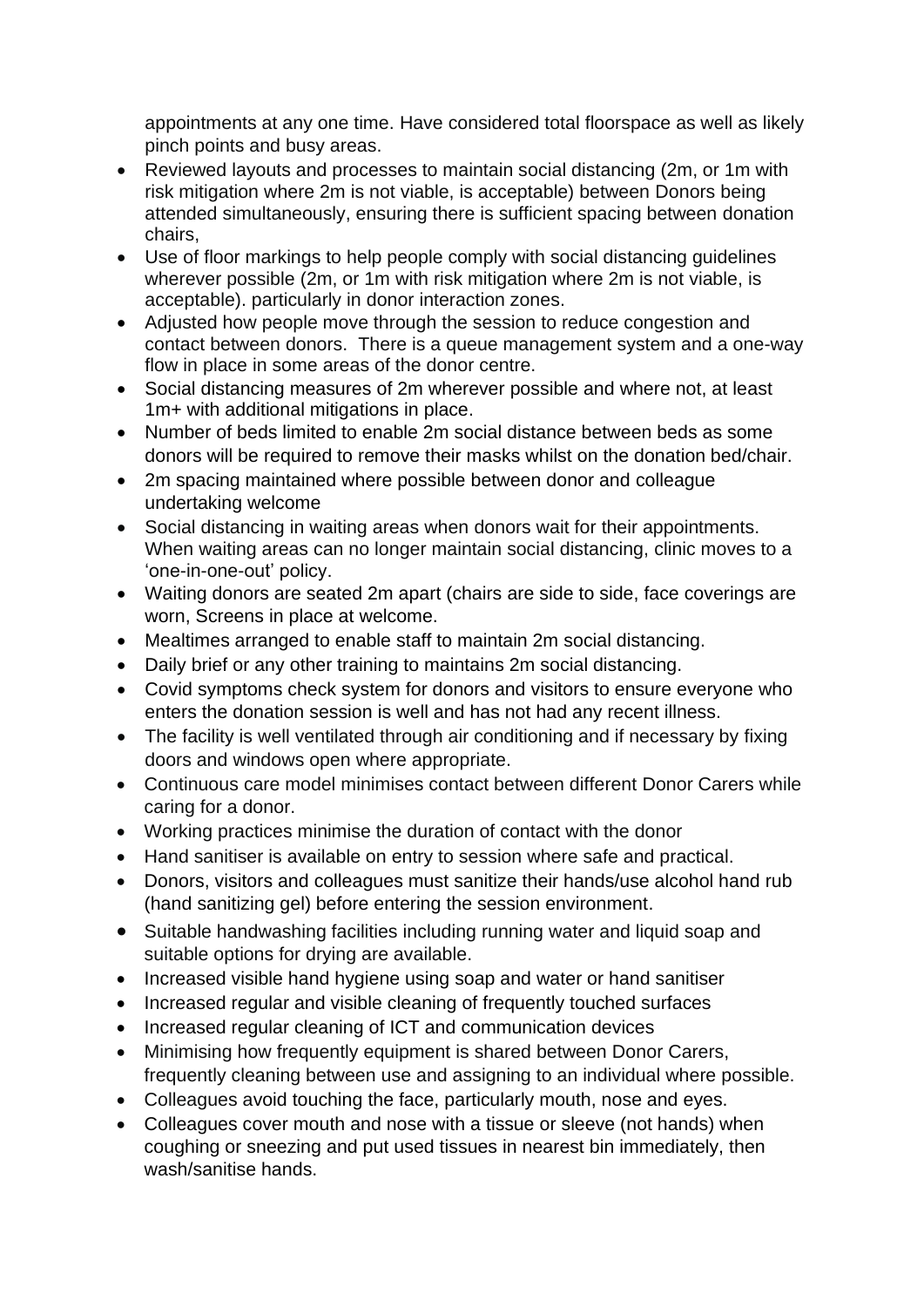### *Administrative controls*

- Operating an appointment-only system.
- When booking an appointment, asking the donor if they can attend on their own, where possible.
- Informing donors of guidance about visiting the premises prior to and at the point of arrival, including information on websites, on booking forms and in entrance ways.
- Reminding donors who are accompanied by children that they are responsible for supervising them at all times and must follow social distancing guidelines.
- Asking donors to arrive at the scheduled time of their appointment.
- Signs and posters on view to build awareness of good handwashing technique, the need to increase handwashing frequency, to avoid touching your face, and to cough or sneeze into a tissue which is binned safely.
- Clear use and cleaning quidance in toilets. Increased frequency of cleaning in line with usage. Use normal cleaning products, paying attention to frequently hand touched surfaces, and consider use of disposable cloths or paper roll to clean all hard surfaces.
- visible cleaning schedule available
- Written and verbal communication of the latest guidelines to both colleagues and donors inside and outside the premises. We also display posters or information setting out how donors should behave on session to keep everyone safe.
- The particular needs of those with protected characteristics, such as those who are hearing or visually impaired are considered when informed. Usually we ask for this information during booking so we are prepared.
- Informing donors that they should be prepared to remove face coverings if asked to do so by staff for the purpose of identification or to have refreshments/fluids
- Avoiding overrunning or overlapping appointments and contacting donors virtually to let them know when they are ready to be seen, where possible.

### *Personal Protective Equipment*

- Donors must always wear a face covering during the donation process. Where the donor is required to remove the face covering 2m social distance rules must be applied.
- The use of fluid repellent surgical face masks for Donor carers is being implemented. This is a precautionary measure. When available the wearing of such masks is mandatory when inside the clinic to provide reassurance to colleagues and donors.
- All donor carers and nurses to be trained in how to wear, use and remove masks and training package to include information on the hazard, risk and controls.
- Dispose of all used masks in clinical waste.
- If there are any shortages of masks, provide to individuals carrying out:
	- screening, and
	- venepuncture, and
	- the nurse.